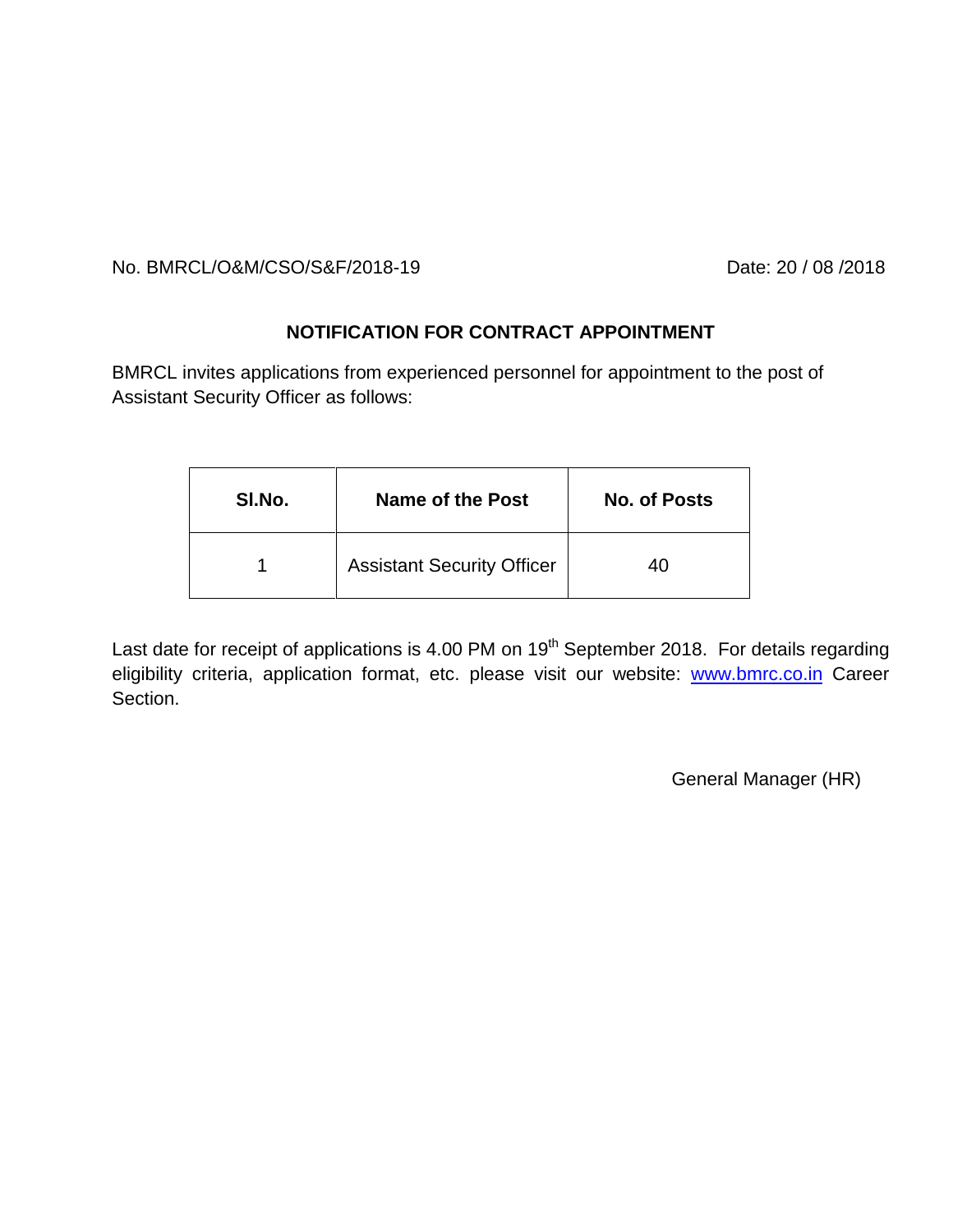# **BANGALORE METRO RAIL CORPORATION LIMITED (Joint venture of Govt.of India & Govt.of Karnataka) III Floor, BMTC Complex, K.H. Road, Shanthinagar, Bangalore - 27**

No. BMRCL/O&M/CSO/S&F/2018-19 Date: 20 / 08 /2018

## **NOTIFICATION FOR CONTRACT APPOINTMENT**

Bangalore Metro Rail Corporation Limited, a Joint Venture of Government of India and Government of Karnataka, is a Special purpose Vehicle (SPV) entrusted with the responsibility of implementing the Metro Rail Project in the city of Bangalore.

BMRCL invites applications from retired personnel who have experience in the field of Security viz. retired Police Sub Inspector from GoK, Subedar or equivalent rank in Army and Air Force and Central Police Armed Forces for appointment as Assistant Security Officer in the Operation & Maintenance Wing of BMRCL, to look after security and other related works in the Metro Stations and Depots. All appointments proposed will be on "contract basis" only.

The maximum age limit for the posts is 62 years.

#### **No. of posts notified is given below:**

| SI.No. | <b>Name of the Post</b>           | <b>No. of Posts</b> |
|--------|-----------------------------------|---------------------|
| 1      | <b>Assistant Security Officer</b> | 40 Posts            |

I. **PAY**

| SI.No. | Post | <b>Consolidated pay</b><br>p.m. Rs. |
|--------|------|-------------------------------------|
|        |      |                                     |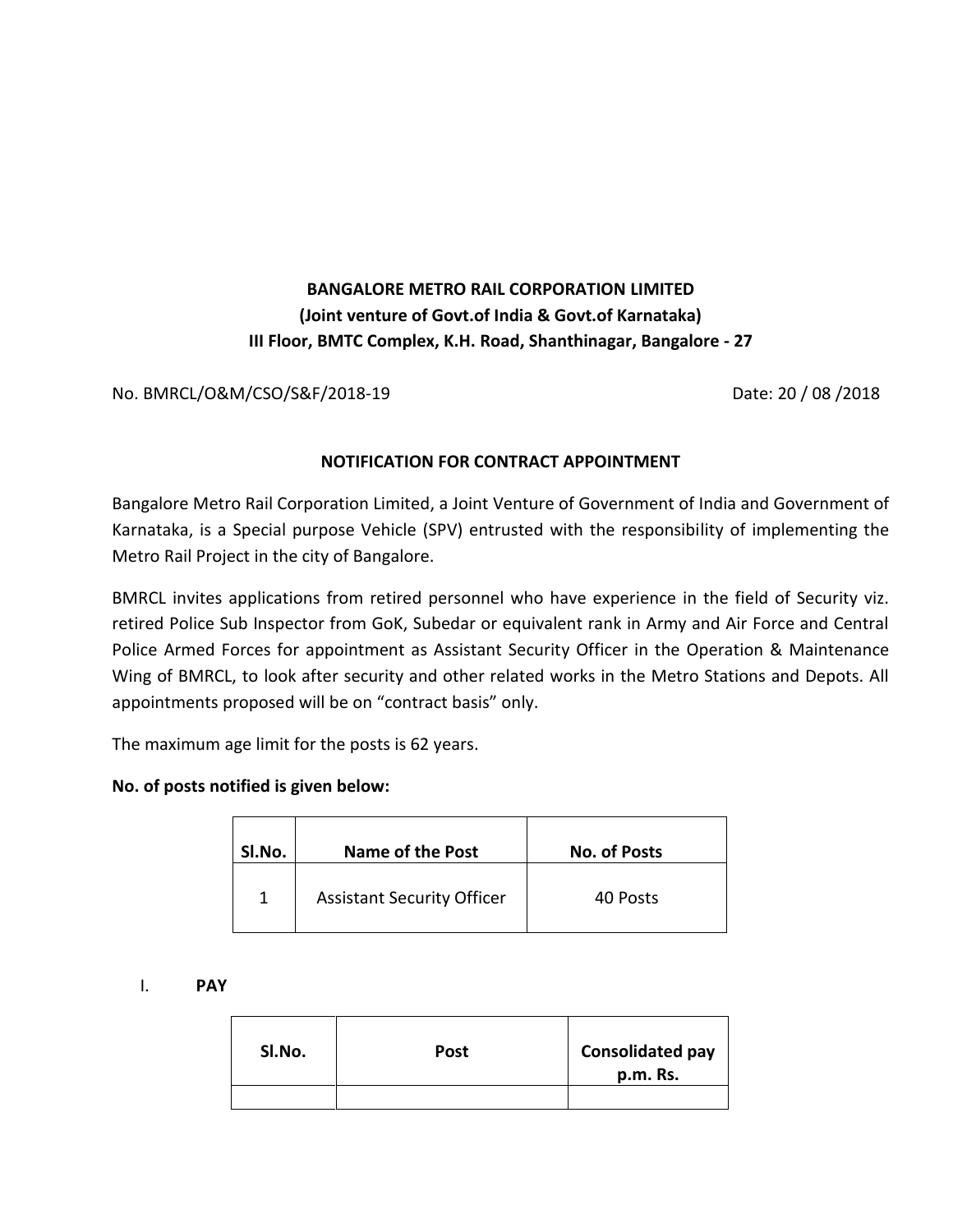| <b>Assistant Security Officer</b> | 22000 |
|-----------------------------------|-------|
|                                   |       |

Besides the above, employees will be extended medical and personal accident insurance cover, contribution to superannuation fund and CUG mobile facility as per rules of the Company.

## **II. PERIOD OF CONTRACT APPOINTMENT**

- 1. The Contract Appointment will be for 1 year**.**
- 2. The contract of appointment may be terminated by either side by giving 30 days notice or by paying the contractual remuneration of one month in lieu of notice period, if the circumstances so warrant.

## **III. CODITIONS**

- 1. Candidates who have been shortlisted will only be called for interview.
- 2. Any canvassing by or on behalf of the candidates or to bring political or other outside influence with regard to selection/ appointment shall be a disqualification.
- 3. Selection will be through Interview by a Committee constituted by the Competent Authority.

#### **IV. SELECTION**

- 1. Candidates should submit applications in the prescribed format along with copies of all the relevant certificates, testimonials as prescribed for the post.
- 2. The application of any candidate found guilty of impersonation or submitting fabricated documents or making statements, which are false or incorrect or indulging in suppression of facts, attempting to use unfair means for the purpose of recruitment, will be liable for rejection.
- **3.** The candidates shall have to appear for interview as and when called, at their own cost.

## **V. MISCELLANEOUS**

1. **Documents in support of qualification and relevant experience shall be sent along with the application. Non–submission of documents along with the application, will lead to rejection of application at any stage during the process of recruitment.**